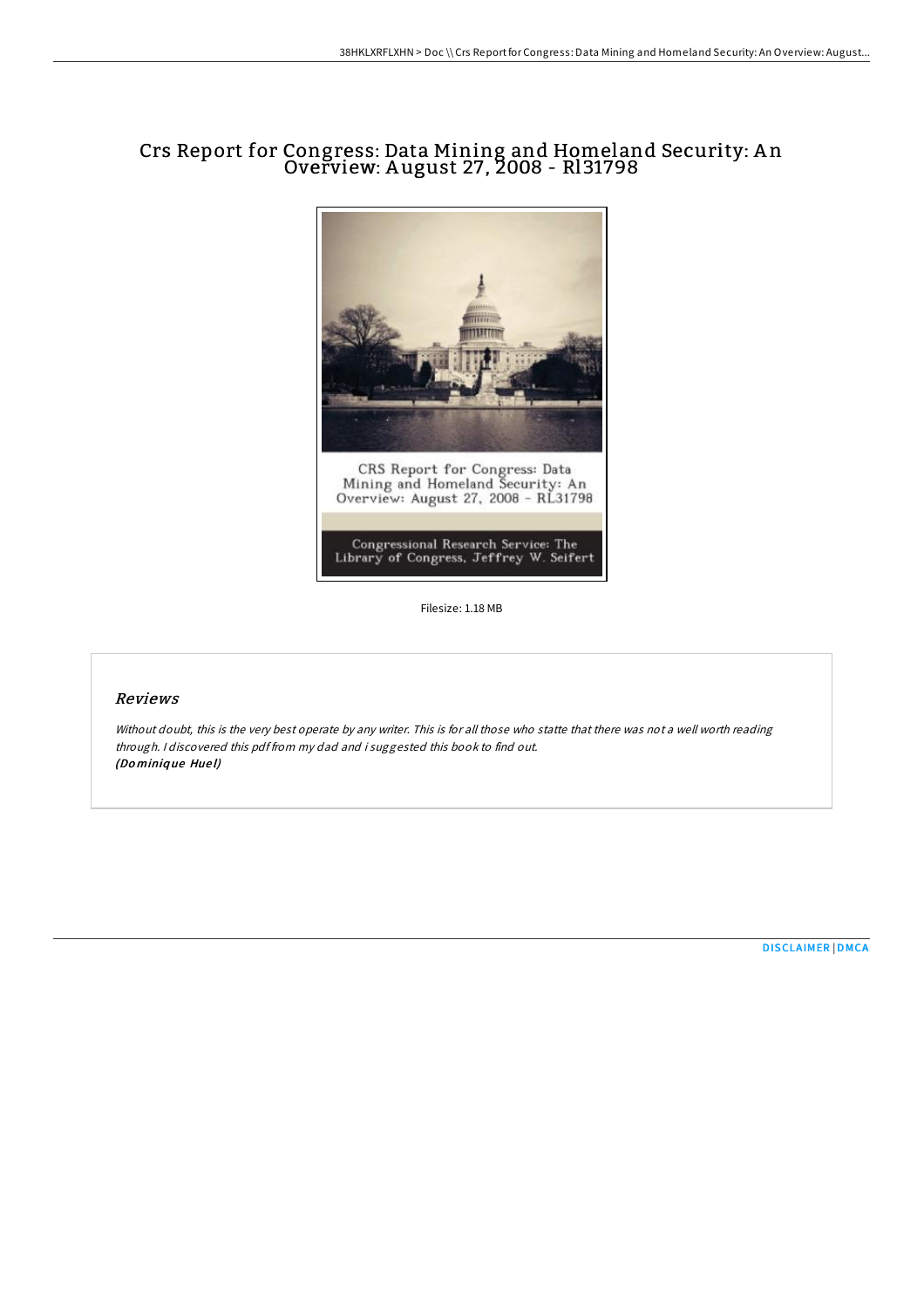### CRS REPORT FOR CONGRESS: DATA MINING AND HOMELAND SECURITY: AN OVERVIEW: AUGUST 27 , 2008 - RL31798



To get Crs Report for Congress: Data Mining and Homeland Security: An Overview: August 27, 2008 - Rl31798 PDF, you should access the web link beneath and save the ebook or have accessibility to additional information which are relevant to CRS REPORT FOR CONGRESS: DATA MINING AND HOMELAND SECURITY: AN OVERVIEW: AUGUST 27, 2008 - RL31798 book.

Bibliogov, United States, 2013. Paperback. Book Condition: New. 246 x 189 mm. Language: English . Brand New Book \*\*\*\*\* Print on Demand \*\*\*\*\*.Data mining has become one of the key features of many homeland security initiatives. Often used as a means for detecting fraud, assessing risk, and product retailing, data mining involves the use of data analysis tools to discover previously unknown, valid patterns and relationships in large data sets. In the context of homeland security, data mining can be a potential means to identify terrorist activities, such as money transfers and communications, and to identify and track individual terrorists themselves, such as through travel and immigration records. While data mining represents a significant advance in the type of analytical tools currently available, there are limitations to its capability. One limitation is that although data mining can help reveal patterns and relationships, it does not tell the user the value or significance of these patterns. These types of determinations must be made by the user. A second limitation is that while data mining can identify connections between behaviors and/or variables, it does not necessarily identify a causal relationship. Successful data mining still requires skilled technical and analytical specialists who can structure the analysis and interpret the output. Data mining is becoming increasingly common in both the private and public sectors. Industries such .

h Read Crs Report for Congress: Data Mining and Homeland Security: An Overview: August 27, 2008 - RI31798 **Online** B

Download PDF Crs Report for Congress: Data Mining and Homeland Security: An Overview: August 27, 2008 -[Rl31798](http://almighty24.tech/crs-report-for-congress-data-mining-and-homeland.html)